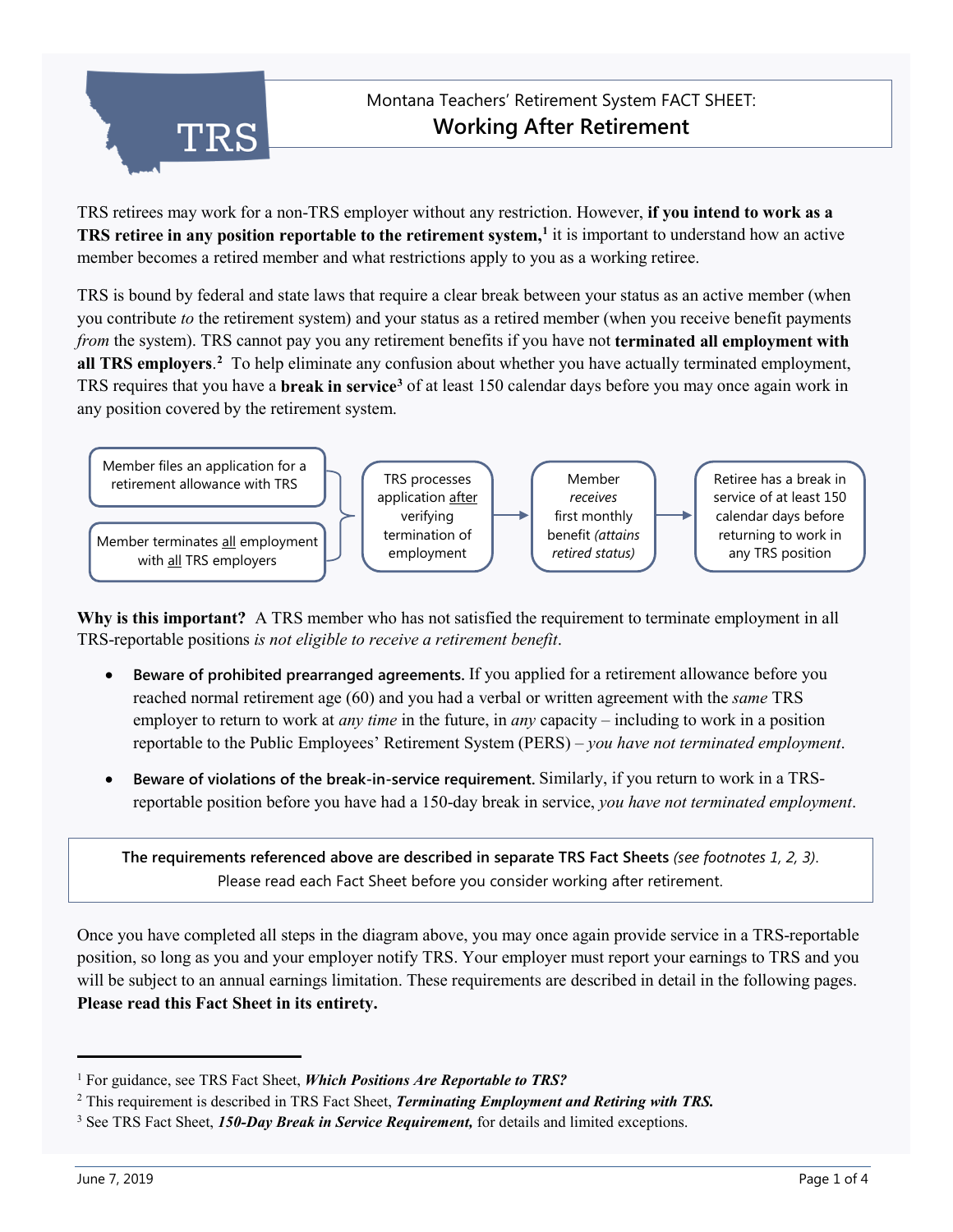# **Important information about PERS or MUS employment**

#### **Working in positions covered by the Public Employees' Retirement System (PERS)**

Public schools in Montana have many non-instructional positions reportable to PERS, including office staff, kitchen and custodial staff, bus drivers and others. Depending on the situation, you *may* be able to work in such a position as a TRS retiree without restriction. Read the following conditions carefully:

- 1. If the PERS position is with a *different* TRS employer than the employer from which you retired, you may work in the position without a 150-day break in service or an annual earnings limitation.
- 2. If the PERS position is with the *same* TRS employer as the one from which you retired, and you had reached normal retirement age (60 or older) when you terminated all TRS employment and applied for retirement, you may work in the position without a 150-day break in service or an earnings limitation.
- 3. If the PERS position is with the *same* TRS employer as the one from which you retired you had not yet reached age 60 at the time you terminated all TRS employment and applied for retirement, then you may work for this employer without restriction *only if you did not have a prearranged agreement* to do so. (See Page 1 for an explanation of prohibited prearranged agreements.)
- 4. If you work *concurrently* in both a TRS position and a PERS position with a single employer whether the same TRS employer from which you retired or a different TRS employer – the earnings from *both* positions will count toward your annual earnings limitation as a working retiree.

#### **Working for the Montana University System (MUS)**

If you are a TRS retiree hired by the Montana University System (MUS) – whether as an employee or an independent contractor – you are subject to all TRS requirements described in this Fact Sheet, including the 150-day break in service, the annual earnings limitation and the prohibition on prearranged agreements.

A retired TRS member who never worked for the MUS as an active member has the option to join the MUS-Retirement Program; however, doing so will result in immediate suspension of your TRS retirement benefit until such time as you terminate the position and apply for reinstatement of your suspended TRS benefit.

# **Notifying TRS of employment after retirement**

If you provide service to a TRS employer on either a paid or volunteer<sup>[4](#page-1-0)</sup> basis, you and the employer must notify TRS by completing **TRS Form 146,** *Notice of Postretirement Employment for Retired Member and Employer.* Form 146 is required each year<sup>[5](#page-1-1)</sup> for *any* service you provide to a TRS employer – whether you work as an employee of that employer, as an independent contractor/consultant, or as the employee of a third party.

Your employer must report all your earnings to TRS each month.

j

<span id="page-1-0"></span><sup>4</sup> See TRS Fact Sheet *Volunteer Service* for complete details and reporting requirements.

<span id="page-1-1"></span><sup>5</sup> TRS **Form 146** includes instructions that explain when a new form with supporting documentation is required.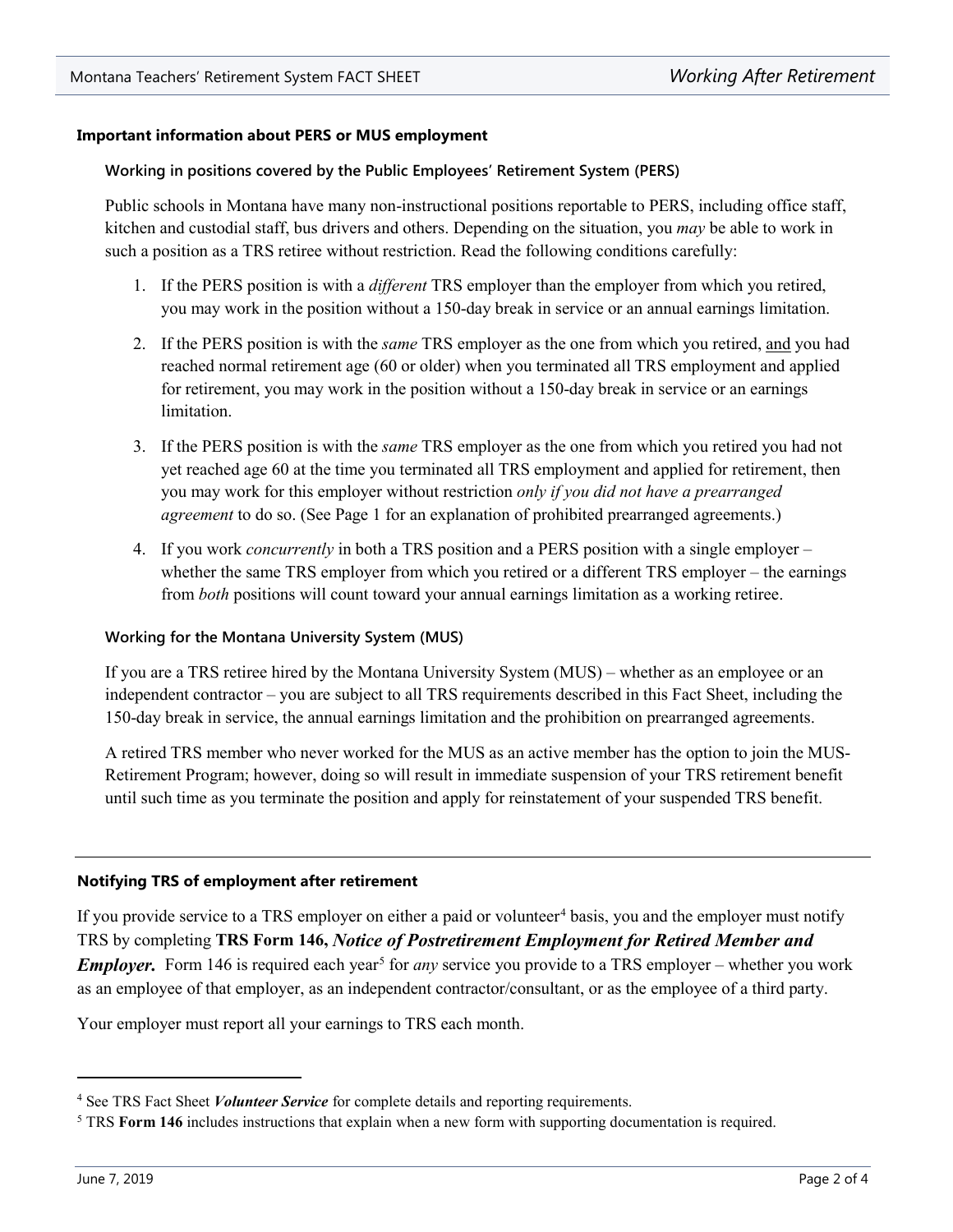## **Understanding the annual earnings limitation**

When you provide service in a TRS-reportable position as a retiree, you are subject to an annual limitation on earnings. Your *maximum allowable earnings* amount is the most you may earn in the current fiscal year without affecting your monthly TRS benefit.

Your maximum allowable earnings amount is **the greater of**:

- one-third of your Average Final Compensation (AFC) amount used to calculate your monthly retirement benefit, plus annual increases equal to the increase in the Consumer Price Index, OR
- one-third of the median AFC amount.
	- $\circ$  The TRS Board determines the median AFC amount based on all TRS members who retired during the preceding fiscal year. The median AFC amount is posted on the TRS website.

Be aware that if you work in multiple TRS positions, or if you work concurrently in a TRS and a PERS position with the *same* employer, *all* earnings count toward your annual limit.

Once notified of your employment, TRS will determine your earnings limit for the current fiscal year and will notify you by mail. You may monitor your own earnings throughout the fiscal year, if desired, by logging into *My TRS* (the online account system) and accessing "My Working Retiree Earnings."

Earnings include wages or other compensation paid to you (or on your behalf) and the value of certain benefits, including payments deferred to a later year.<sup>[6](#page-2-0)</sup> Earnings do *not* include payroll taxes that your employer pays on your earnings; the value of housing your employer may provide to you; health insurance premiums the employer pays for coverage that is concurrent with the term of your employment; travel expenses for which your employer reimburses you; or *de minimis* fringe benefits as defined in federal law.

# **What happens if your earnings exceed the annual limit?**

- If your employment information reported to TRS on Form 146 indicates you are expected to exceed your annual limit, TRS will **suspend** payment of your TRS retirement benefit as of your first day of employment.
- If your benefit has not been suspended, you will continue to receive your TRS retirement benefit unless your earnings reach your maximum allowable amount. If that occurs, TRS will reduce your monthly benefit on a dollar-for-dollar basis. However, if your earnings for the fiscal year subsequently exceed your limit plus the gross amount of one monthly benefit, TRS will suspend your monthly benefit.
- If your benefit has been suspended, and you are employed by a TRS employer (i.e., you are not employed by a third party or as an independent contractor), TRS also will return you to active member status. Your TRS employer is required to remit employee and employer contributions to TRS for all earnings paid to you while in active status.
- Once your monthly benefit has been suspended, TRS will resume payment only after you have once again terminated all positions reportable to TRS and you have applied for resumption of your benefit.

j

<span id="page-2-0"></span><sup>6</sup> Call TRS with questions about whether a specific type of payment, expense or benefit counts toward your earnings limit.